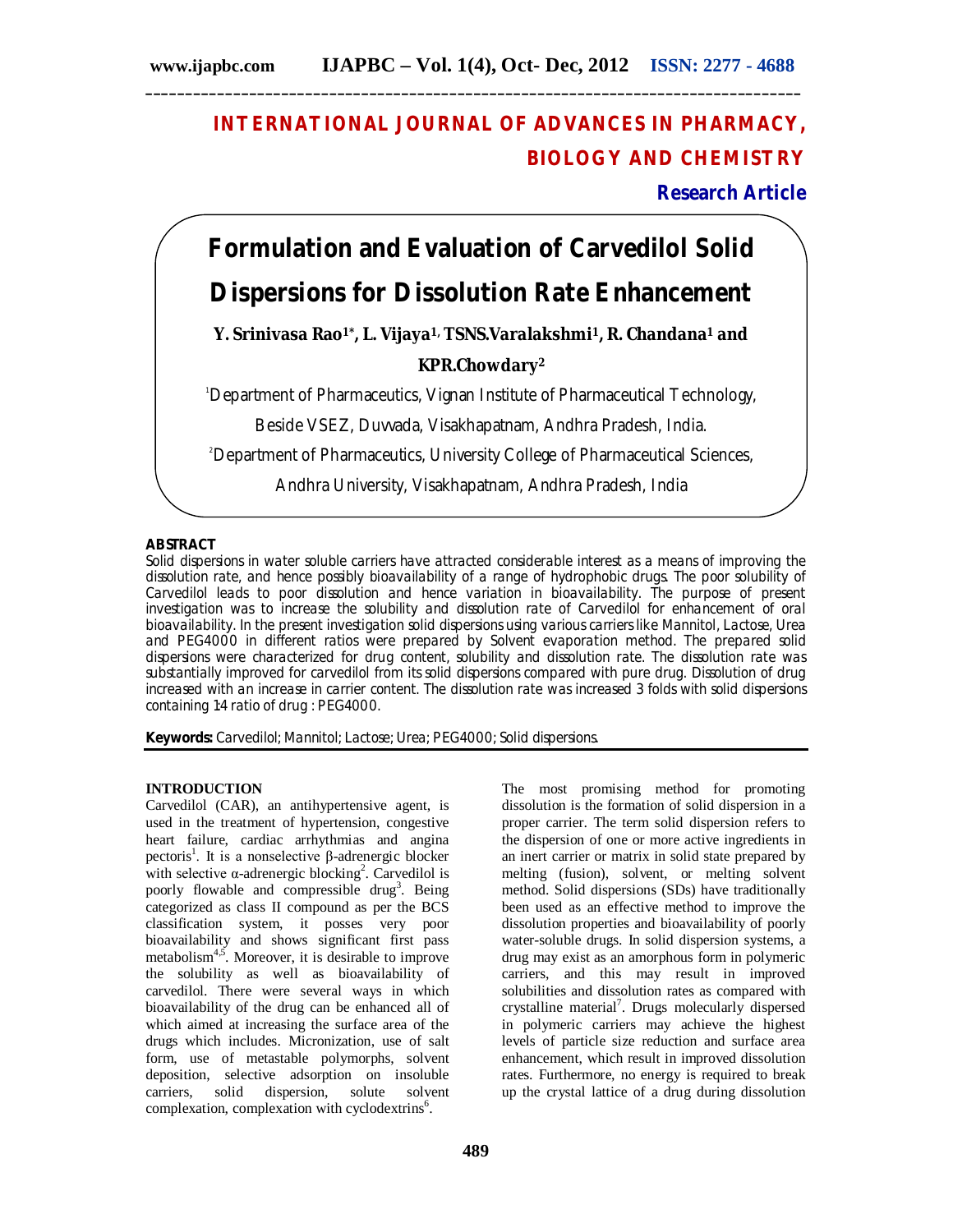process and drug solubility and wettability may be increased by surrounding hydrophilic carriers<sup>8</sup>.

In this study an attempt was made to prepare Carvedilol solid dispersions by using water soluble carriers like mannitol, lactose, urea and PEG 4000 in proportions viz. 1:1, 1:2 and 1:4 (drug: carrier) by solvent evaporation method.

## **MATERIALS AND METHODS MATERIALS**

Carvedilol was obtained as a gift sample from Aurobindo pharma Ltd., (Hyderabad, India). Mannitol and PEG4000 were procured from Merck specialities Pvt.ltd, Mumbai. Urea was procured from Reachem laboratory chemicals Pvt. Ltd, Chennai. Lactose was procured from Molychem, Mumbai. All other reagents used were of analytical grade.

#### **Method of estimation of Carvedilol**

Stock solution was prepared by dissolving 100 mg of accurately weighed carvedilol in 100 ml of methanol to get 1 mg/ml solution. Further 10 ml of this solution was pipetted into 100 ml volumetric flask and made up to 100 ml with 0.1 N HCl to get 100 µg/ml solution. Further 10 ml of this solution was pipetted into 100 ml volumetric flask and made up to 100 ml with 0.1N HCl to get 10  $\mu$ g/ml solution. From this 1, 2, 4 and 8 ml solutions were pipetted into a series of 10 ml volumetric flask and were made up to 10ml with  $0.1N$  HCl to get 1, 2, 4 and 8  $\mu$ g/ml solutions of carvedilol respectively. The absorbances of resulting solutions were measured at 244 nm<sup>9</sup> against the blank. A graph was plotted by taking concentration on X-axis and absorbance on Y-axis.

#### **Preliminary solubility studies of Carvedilol**

Solubility measurements of Carvedilol were performed according to a published method $10$ . An excess amount of Carvedilol was added to 10ml of aqueous solution of water soluble carriers like urea, mannitol, lactose and PEG-4000 in the various ratios such as 1:1, 1:2 and 1:4 in screw capped bottles. Samples were shaken in an orbital shaker for the 24 hours at room temperature. Subsequently, the suspensions were filtered through a Whatman filter paper grade no 1. Filtered solution diluted properly with methanol. The diluted solution analyzed for the Carvedilol in UV 244 nm.

## **Preparation of solid dispersions of Carvedilol**

Solid dispersion is one of the most commonly used techniques to improve the solubility of water insoluble drugs which in turn improves the bioavailability. Carvedilol solid dispersions were prepared by using carriers (i.e. mannitol, lactose urea and PEG 4000) in proportions viz. 1:1, 1:2 and 1:4 (drug: carrier) by solvent evaporation method.

The drug and carrier was dissolved in methanol and triturated in dry mortar until the solvent evaporated and a clear film of drug and carrier was obtained. The resultant solid dispersion was scraped out with a spatula. Dispersions were pulverized in a mortar and pestle and passed through a sieve no 80. Then the prepared formulations were stored in a desiccator until further use $^{11}$ .

#### **Evaluation of solid dispersion**

Solid dispersions obtained from the above method were screened for their solubility. The solid dispersion showing good solubility were further studied for drug content, micromeritic properties, in vitro release studies<sup>12</sup>.

#### **Solubility studies of Carvedilol solid dispersion**

Solubility measurements of Carvedilol were performed according to a published method $^{13}$ . Solid dispersions equivalent to 100 mg of carvedilol was shaken with 10ml distilled water in stoppered conical flask in an orbital shaker for 24 hours at room temperature. Subsequently, the solutions were filtered through a Whatman filter paper no 1. Filtered solution was diluted properly with 0.1N HCl. The diluted solution was analyzed for the Carvedilol in UV 244 nm.

#### **Drug content**

Solid dispersions equivalent to 10 mg of Carvedilol were weighed accurately and dissolved in the 10 ml of methanol. The solution was filtered, diluted suitably and drug content was analyzed at 244 nm by UV spectrophotometer. The Actual Drug Content was calculated using the following equation as follows:

## **%Drug content = (Mact/Mt) X 100**

 $M<sub>act</sub>$  = Actual amount of drug in Solid dispersion  $M_t$  = Theoretical amount of drug in solid dispersion

#### **Determination of flow properties Bulk density and tapped density**

Accurately weighed amount of solid dispersions were transferred to a 100 ml graduated cylinder to measure the apparent volumes or bulk volume  $(V_b)$ . The measuring cylinder was tapped for a fixed period of time and tapped volume (Vt) occupied in the cylinder was measured. The bulk density and tapped/true density were calculated in gram per milliliter by the following formula:

#### **Bulk Density= Mass/Volume= M/Vb**

#### **Tapped Density= Mass/Tapped volume =M/Vt.**

#### **Carr's index and Hausner ratio**

Carr's index and hausner ratio are calculated by using following formulae<sup>14,15</sup>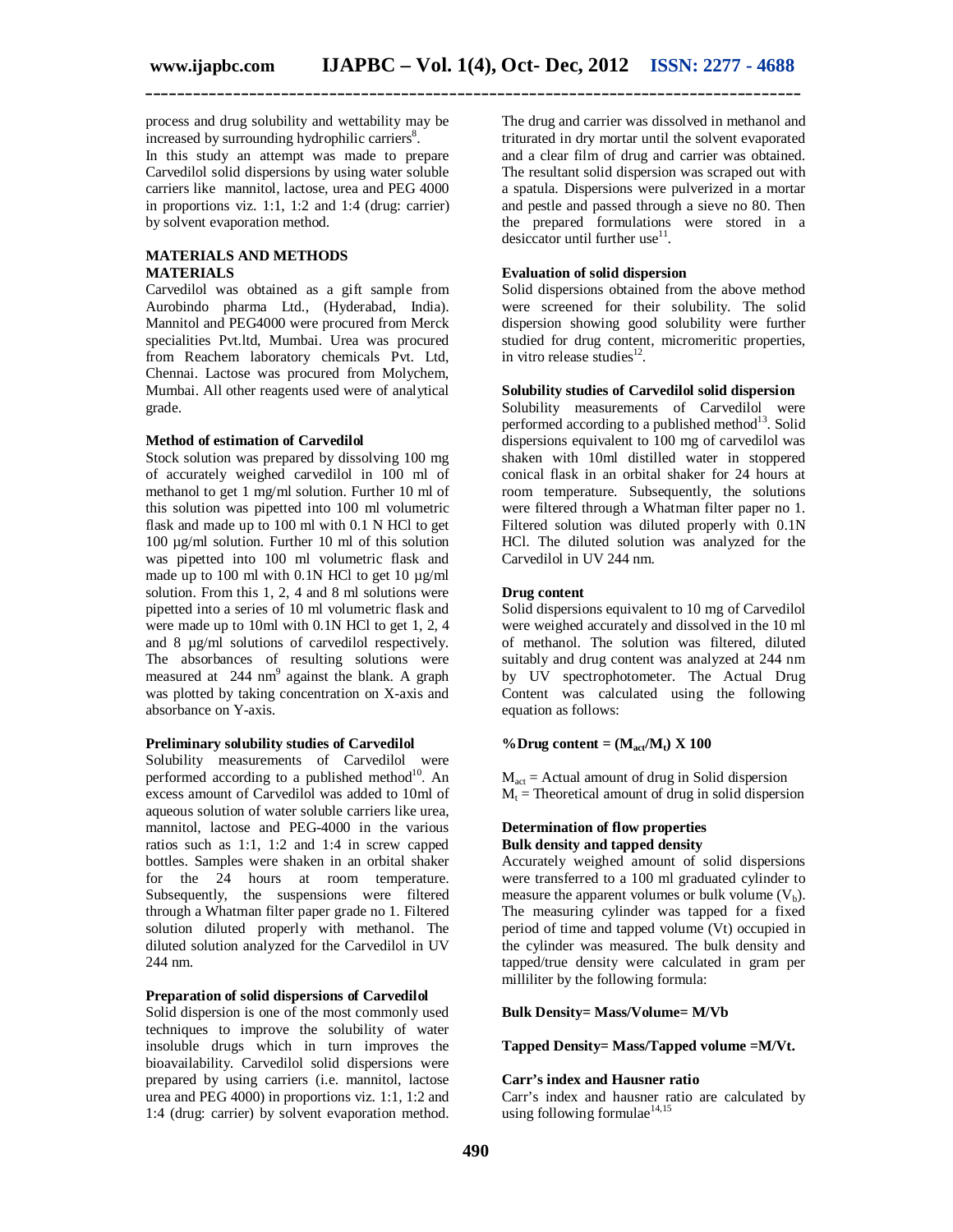**Carr's index = [(Tapped density – Bulk density)/Tapped density] X 100**

#### **Hausner Ratio = Tapped density / bulk density Angle of repose**

A funnel was fixed in a stand in such a way that the top of the funnel was at a height of 6 cm from the surface. The Solid dispersions were passed from the funnel so that they formed a pile. The height and the radius of the heap were measured and the angle of repose was calculated using the equation<sup>16</sup>

### $\Theta = \tan^{-1}(\mathbf{h}/\mathbf{r})$ **h = Height of the heap r = Radius of the heap In vitro release studies**

In vitro dissolution studies<sup>17</sup> were performed for prepared solid dispersion. The following conditions were maintained for the dissolution process: Instrument: LABINDIA DS-8000 Dissolution test

apparatus. Apparatus: Paddle type. Temperature: 37±0.5°C RPM: 50 Dissolution medium: 0.1N Hcl.

Volume of medium: 900 ml.

Sampling intervals: 5, 10, 15, 20, 30, 45, 60, 90 minutes.

Sample volume: 5 ml withdrawn and replaced with 5 ml of 0.1N HCl.

#### **Dissolution efficiency studies**

The dissolution efficiency (DE) of the batches was calculated by the method mentioned by  $Khan<sup>18</sup>$ . It is defined as the area under the dissolution curve up to a certain time, t, (measured using trapezoidal rule) expressed as a percentage of the area of the rectangle described by 100% dissolution at the same time. DE20 values were calculated from dissolution data and used to evaluate the dissolution rate.

#### **RESULTS AND DISCUSSION**

Carvedilol was estimated by UV Spectrophotometric method by measuring the absorbance at 244 nm. The method was validated for linearity, accuracy, precision and interference. The method obeyed Beers law in the concentration range of 1-8 μg/ml ( $r = 0.999$ ).

In case of solid dispersions initially preliminary solubility analysis (Figure 1) were carried out to select the appropriate water soluble carriers for the preparation of solid dispersion in which pure drug solubility found to be 19.3 mcg/ml (Table 1).

From this Mannitol, Lactose, Urea and PEG 4000 in the ratio of 1:1, 1:2, 1:4 are selected for the preparation of the solid dispersion. Complete composition of twelve formulations is shown in

Table 2. Solid dispersions were prepared by solvent evaporation method with their respective carriers. All the SDs prepared was found to be fine and free flowing powders. After preparation of solid dispersion solubility analysis were carried out (Table 3) and compared with pure drug. The formulation with PEG 4000 in the ratio of 1:4 (drug to carrier) which had increased the solubility almost 5 fold compared to that of pure drug. (Figure **2**).

## **Micromeritics and morphology studies**

Flowability of Carvedilol (Pure drug) and its solid dispersions was assessed by determination of Carrís index (CI), Hausnerís ratio (HR) and angle of repose. Micormeritic behaviors of the untreated carvedilol powder and all prepared solid dispersions are listed in Table 4. Table 4 shows that the flowability represented in terms of Carrís index, Hausnerís ratio and angle of repose was much improved compared to those of original powders (untreated carvedilol). In case of pure Carvedilol, powder could not pass through the funnel during the angle of repose experiment. The poor flow of carvedilol could be due to the irregular shape and high fineness of the powder, which posed hurdles in the uniform flow from the funnel. These results are significantly different from those of untreated carvedilol. Actual drug content of all twelve formulations are shown in (Table 4). The drug content of the prepared SDs was found to be in the range of 95.8 - 99.49%.

## **Dissolution rate studies**

The dissolution curves of untreated carvedilol and its solid dispersions in 0.1 M HCl (pH 1.2) are shown in Figure 3, 4, 5, 6. The release rate profiles were expressed as the cumulative percentage drug released *vs.* time. Table 5 shows percentage of drug dissolved in 90 min. Dissolution efficiency values at 20 min (DE20) for carvedilol and its solid dispersions were shown in Table 4. *In vitro* release studies reveal that there is marked increase in dissolution rate of carvedilol from all the solid dispersions when compared to pure drug itself. From the *in vitro* drug release profile, it can be seen that formulation SDP4 containing PEG 4000 (1:4 ratio of drug : PEG) shows higher dissolution rate compared with other formulations i.e., 101.3% drug release in 20 min. the increase in dissolution rate is in the order of  $SDP4 > SDP2 > SDU4 >$  $SDP1 > SDU2 > SDU1 > SDL4 > SDL2 > SDL1 >$  $SDM4 > SDM2 > SDM1 > PD$ .

#### **CONCLUSION**

Solid dispersions prepared from hydrophilic polymers like mannitol, lactose, urea, PEG4000 using the solvent evaporation technique were effective in improving drug dissolution. These solid dispersions were analyzed for solubility and *in*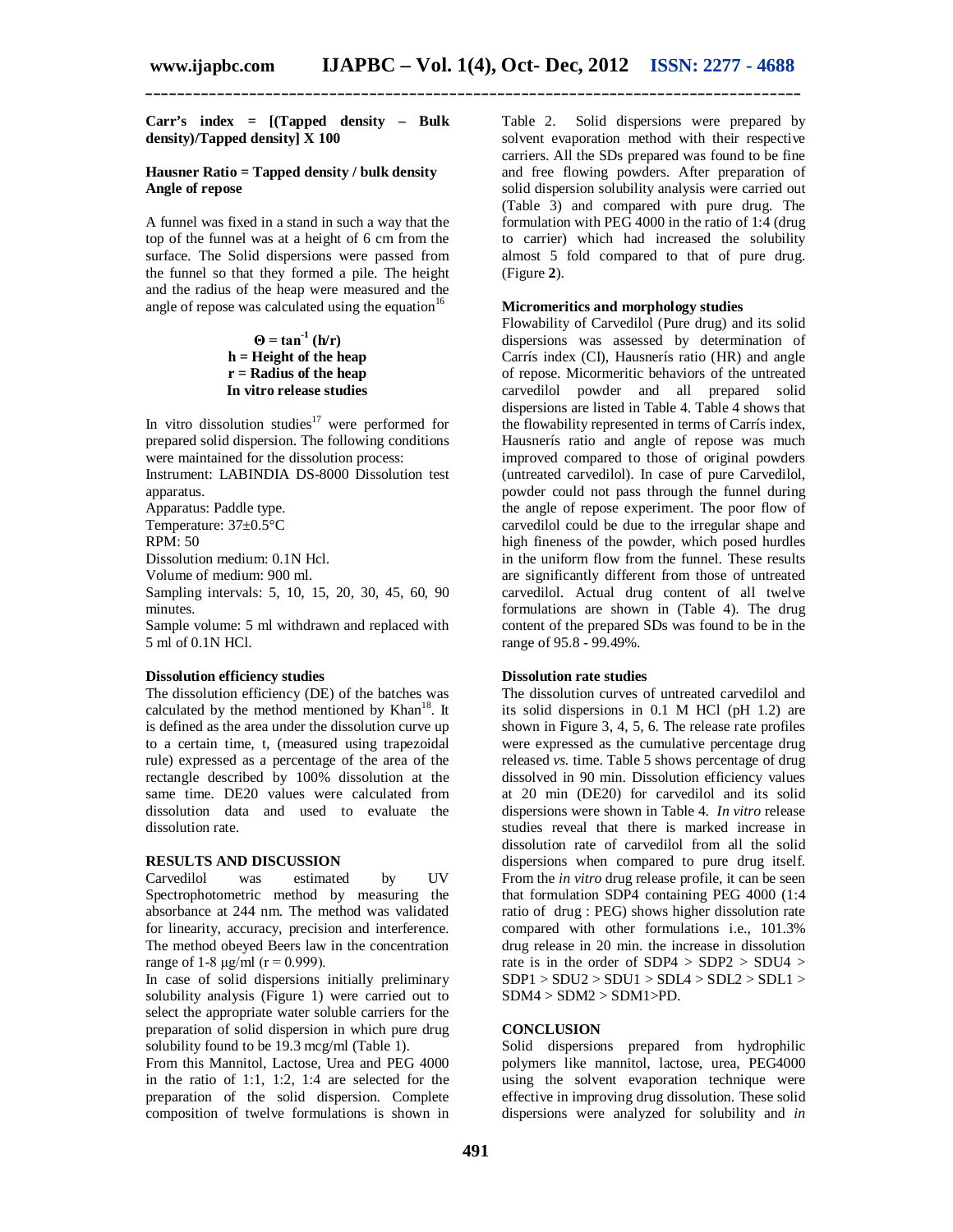*vitro* dissolution profile. Dissolution of drug increased with an increase in carrier content. Solid dispersions prepared with PEG 4000 had shown enhanced solubility with improved dissolution rate.

## **ACKNOWLEDGEMENTS**

The authors are thankful to Dr. Lavu Rathaiah, Chairman of Lavu Educational Society for providing facility to carryout research work.

| S.No           | Carrier             | Solubility |  |  |  |
|----------------|---------------------|------------|--|--|--|
|                | (Drug:Carrier)      | mcg/ml     |  |  |  |
| 1              | Pure drug           | 19.3       |  |  |  |
| $\overline{c}$ | Carvedilol+Mannitol | 24.57      |  |  |  |
| 3              | Carvedilol+Mannitol | 26.41      |  |  |  |
| 4              | Carvedilol+Mannitol | 29.53      |  |  |  |
| 5              | Carvedilol+Lactose  | 35.51      |  |  |  |
| 6              | Carvedilol+Lactose  | 42.23      |  |  |  |
| 7              | Carvedilol+Lactose  | 46.89      |  |  |  |
| 8              | Carvedilol+Urea     | 52.33      |  |  |  |
| 9              | Carvedilol+Urea     | 58.55      |  |  |  |
| 10             | Carvedilol+Urea     | 62.71      |  |  |  |
| 11             | Carvedilol+PEG 4000 | 68.55      |  |  |  |
| 12             | Carvedilol+PEG 4000 | 72.59      |  |  |  |
| 13             | Carvedilol+PEG 4000 | 77.88      |  |  |  |

#### **Table 1: Preliminary solubility studies of Carvedilol**

**\_\_\_\_\_\_\_\_\_\_\_\_\_\_\_\_\_\_\_\_\_\_\_\_\_\_\_\_\_\_\_\_\_\_\_\_\_\_\_\_\_\_\_\_\_\_\_\_\_\_\_\_\_\_\_\_\_\_\_\_\_\_\_\_\_\_\_\_\_\_\_\_\_\_\_\_\_\_\_\_\_\_**

## **Table 2: Formulation plan of Carvedilol solid dispersions**

| S.No           | <b>Formulation</b> | Composition         | Drug:<br>Polymer |
|----------------|--------------------|---------------------|------------------|
|                | SDM1               | Carvedilol+Mannitol | 1:1              |
| $\mathfrak{2}$ | SDM <sub>2</sub>   | Carvedilol+Mannitol | 1:2              |
| 3              | SDM4               | Carvedilol+Mannitol | 1:4              |
| 4              | SDL1               | Carvedilol+Lactose  | 1:1              |
| 5              | SDL <sub>2</sub>   | Carvedilol+Lactose  | 1:2              |
| 6              | SDI <sub>A</sub>   | Carvedilol+Lactose  | 1:4              |
| 7              | SDU1               | Carvedilol+Urea     | 1:1              |
| 8              | SDU2               | Carvedilol+Urea     | 1:2              |
| 9              | SDU4               | Carvedilol+Urea     | 1:4              |
| 10             | SDP <sub>1</sub>   | Carvedilol+PEG 4000 | 1:1              |
| 11             | SDP <sub>2</sub>   | Carvedilol+PEG 4000 | 1:2              |
| 12             | SDP4               | Carvedilol+PEG 4000 | 1:4              |

#### **Table 3: Solubility studies of Carvedilol Solid dispersions**

| S.No | Carrier<br>(Drug:Carrier)  | Solubility<br>mcg/ml |  |  |  |  |
|------|----------------------------|----------------------|--|--|--|--|
| 1    | Carvedilol+Mannitol(1:1)   | 27.52                |  |  |  |  |
| 2    | Carvedilol+Mannitol(1:2)   | 28.71                |  |  |  |  |
| 3    | Carvedilol+Mannitol(1:4)   | 32.67                |  |  |  |  |
| 4    | Carvedilol+Lactose(1:1)    | 48.019               |  |  |  |  |
| 5    | Carvedilol+Lactose(1:2)    | 53.36                |  |  |  |  |
| 6    | Carvedilol+Lactose(1:4)    | 59.2                 |  |  |  |  |
| 7    | Carvedilol+Urea(1:1)       | 68.41                |  |  |  |  |
| 8    | $Carvedilol+Urea(1:2)$     | 69.5                 |  |  |  |  |
| 9    | Carvedilol+Urea(1:4)       | 75.54                |  |  |  |  |
| 10   | Carvedilol+PEG $4000(1:1)$ | 79.6                 |  |  |  |  |
| 11   | Carvedilol+PEG $4000(1:2)$ | 87.02                |  |  |  |  |
| 12   | Carvedilol+PEG $4000(1:4)$ | 93.96                |  |  |  |  |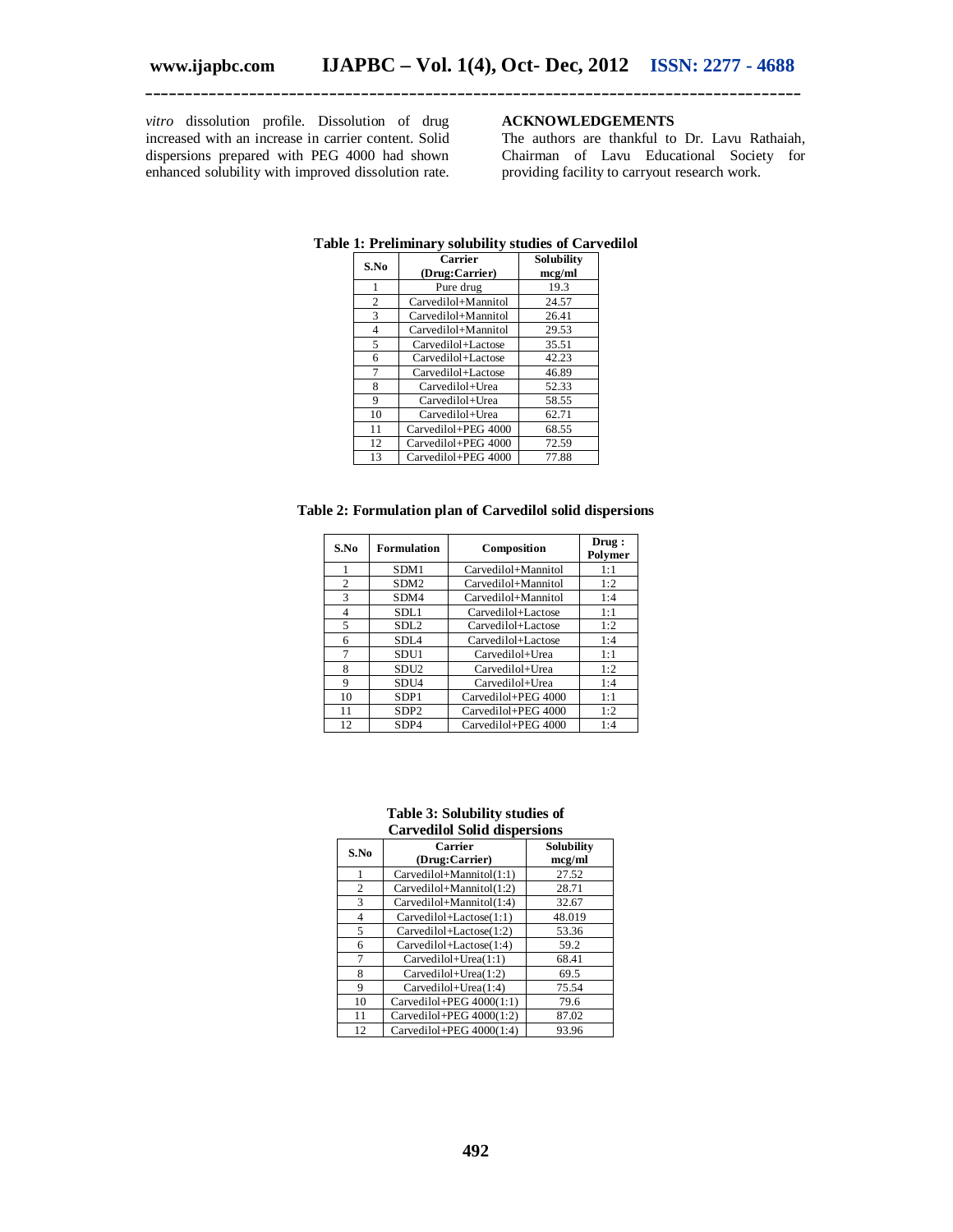| Sample           | Drug<br>content<br>$(\%)$ | Carr's<br>index | <b>Hausner</b><br>ratio | Angle of<br>$\mathbf{repose}(\mathcal{O})$ | Aqueous<br>solubility(mcg/ml) | <b>Dissolution</b><br>efficiency |
|------------------|---------------------------|-----------------|-------------------------|--------------------------------------------|-------------------------------|----------------------------------|
| Pure<br>drug     | 100                       | 38.37           | 1.62                    | 45                                         | 19.3                          | 16.68                            |
| SDM1             | 96.4                      | 16.77           | 1.201                   | 30.32                                      | 27.52                         | 17.95                            |
| SDM <sub>2</sub> | 97.6                      | 16.62           | 1.199                   | 29.72                                      | 28.71                         | 20.90                            |
| SDM4             | 95.8                      | 16.52           | 1.197                   | 29.51                                      | 32.67                         | 27.13                            |
| SDL1             | 99.49                     | 16.19           | 1.193                   | 29.68                                      | 48.019                        | 22.51                            |
| SDL <sub>2</sub> | 98.8                      | 14.33           | 1.167                   | 29.24                                      | 53.36                         | 25.67                            |
| SDL <sub>4</sub> | 97.8                      | 13.98           | 1.162                   | 28.59                                      | 59.2                          | 26.76                            |
| SDU1             | 99.5                      | 15.22           | 1.179                   | 30.03                                      | 68.41                         | 27.96                            |
| SDU <sub>2</sub> | 97.4                      | 14.20           | 1.165                   | 29.56                                      | 69.5                          | 28.25                            |
| SDU4             | 96.5                      | 14.15           | 1.164                   | 27.47                                      | 75.54                         | 58.97                            |
| SDP <sub>1</sub> | 98.8                      | 14.29           | 1.166                   | 26.56                                      | 79.6                          | 42.31                            |
| SDP <sub>2</sub> | 98.7                      | 14.10           | 1.164                   | 24.54                                      | 87.02                         | 59.30                            |
| SDP4             | 97                        | 13.83           | 1.16                    | 22.68                                      | 93.96                         | 92.01                            |

**Table 4: Drug content, micromeritic properties, solubility and dissolution efficiency of Carvedilol and its solid dispersions**

**Table 5: Cumulative %drug release of carvedilol solid dispersions**

| Time<br>(min) | <b>PD</b> | SDM1  | SDM <sub>2</sub> | SDM4  | <b>SDL1</b> | SDL <sub>2</sub> | <b>SDL4</b> | SDU1  | SDU <sub>2</sub> | SDU4   | SDP <sub>1</sub> | SDP <sub>2</sub> | SDP4   |
|---------------|-----------|-------|------------------|-------|-------------|------------------|-------------|-------|------------------|--------|------------------|------------------|--------|
|               | 9.7       | 27.62 | 37.34            | 51.33 | 36.45       | 51.68            | 62.47       | 69.15 | 74.05            | 80.55  | 76.99            | 84.74            | 88.40  |
| 10            | 18.6      | 38.11 | 45.56            | 65.25 | 53.31       | 65.51            | 71.28       | 75.15 | 76.42            | 86.26  | 80.00            | 87.71            | 92.27  |
| 15            | 24.8      | 45.19 | 55.26            | 71.40 | 62.96       | 70.07            | 72.38       | 79.48 | 80.50            | 88.61  | 84.36            | 88.28            | 96.35  |
| 20            | 28.1      | 52.12 | 65.28            | 75.00 | 71.78       | 76.87            | 80.62       | 83.48 | 84.06            | 90.07  | 87.23            | 91.44            | 101.3  |
| 30            | 30.3      | 60.42 | 71.34            | 79.24 | 73.24       | 78.71            | 82.31       | 84.92 | 88.44            | 95.47  | 90.30            | 97.29            | -----  |
| 45            | 35.5      | 67.62 | 75.21            | 80.48 | 78.63       | 81.37            | 86.06       | 89.66 | 91.33            | 99.55  | 92.30            | 100.49           | ------ |
| 60            | 37.3      | 70.66 | 77.40            | 81.63 | 82.44       | 85.29            | 88.66       | 92.64 | 96.28            | ------ | 99.04            |                  |        |
| 90            | 42.2      | 77.46 | 82.54            | 83.94 | 86.01       | 88.51            | 91.46       | 94.92 | 98.58            | -----  |                  |                  | ------ |



**Fig. 1: Preliminary solubility studies of Carvedilol**



**Fig. 2: Solubility studies of Carvedilol Solid dispersions**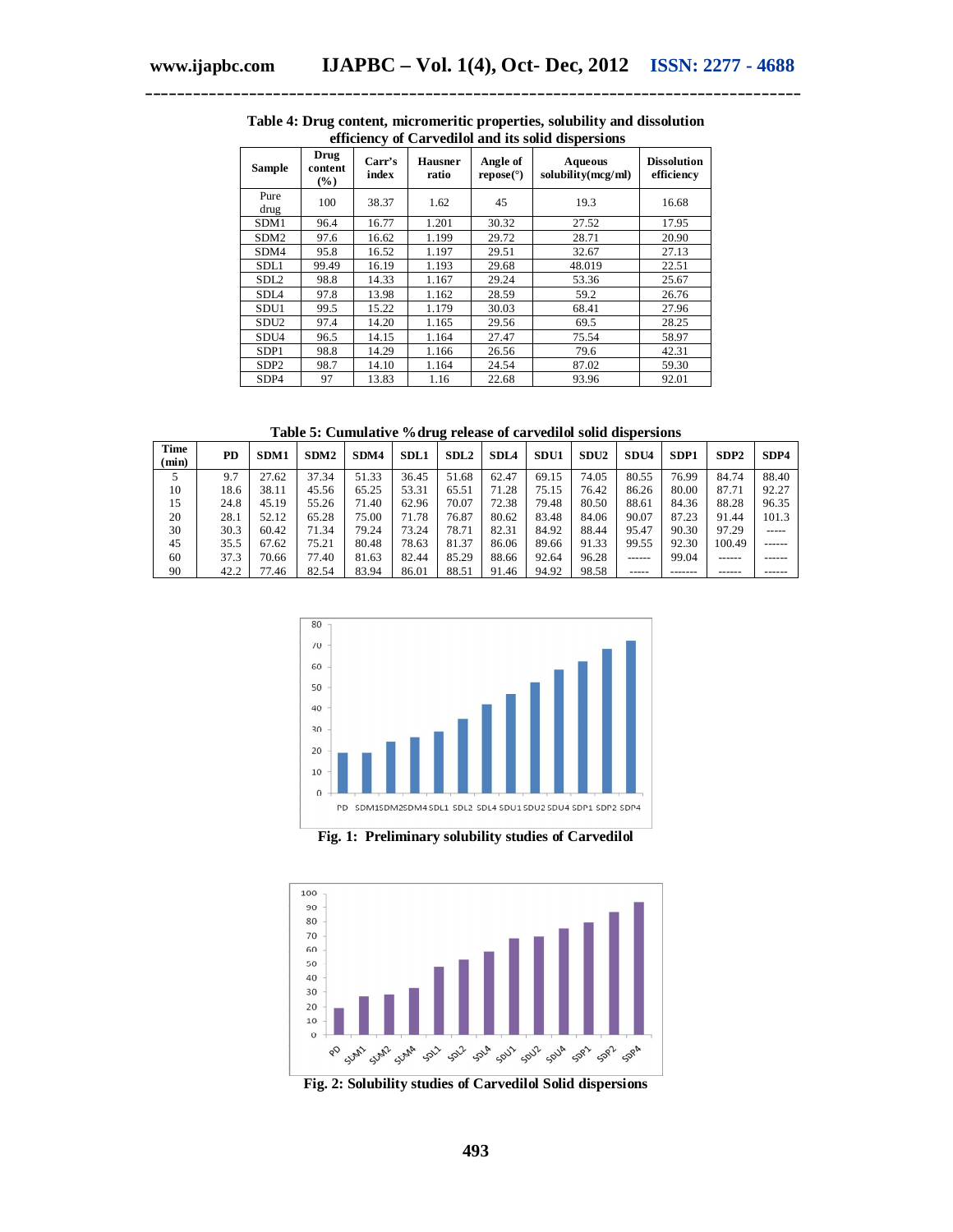

**Fig. 3: Cumulative Percent drug dissolved Vs time plots of Carvedilol solid dispersions containing Mannitol**



**Fig. 4: Cumulative Percent drug dissolved Vs time plots of Carvedilol solid dispersions containing Lactose**



**Fig. 5: Cumulative Percent drug dissolved Vs time plots of Carvedilol solid dispersions containing Urea**